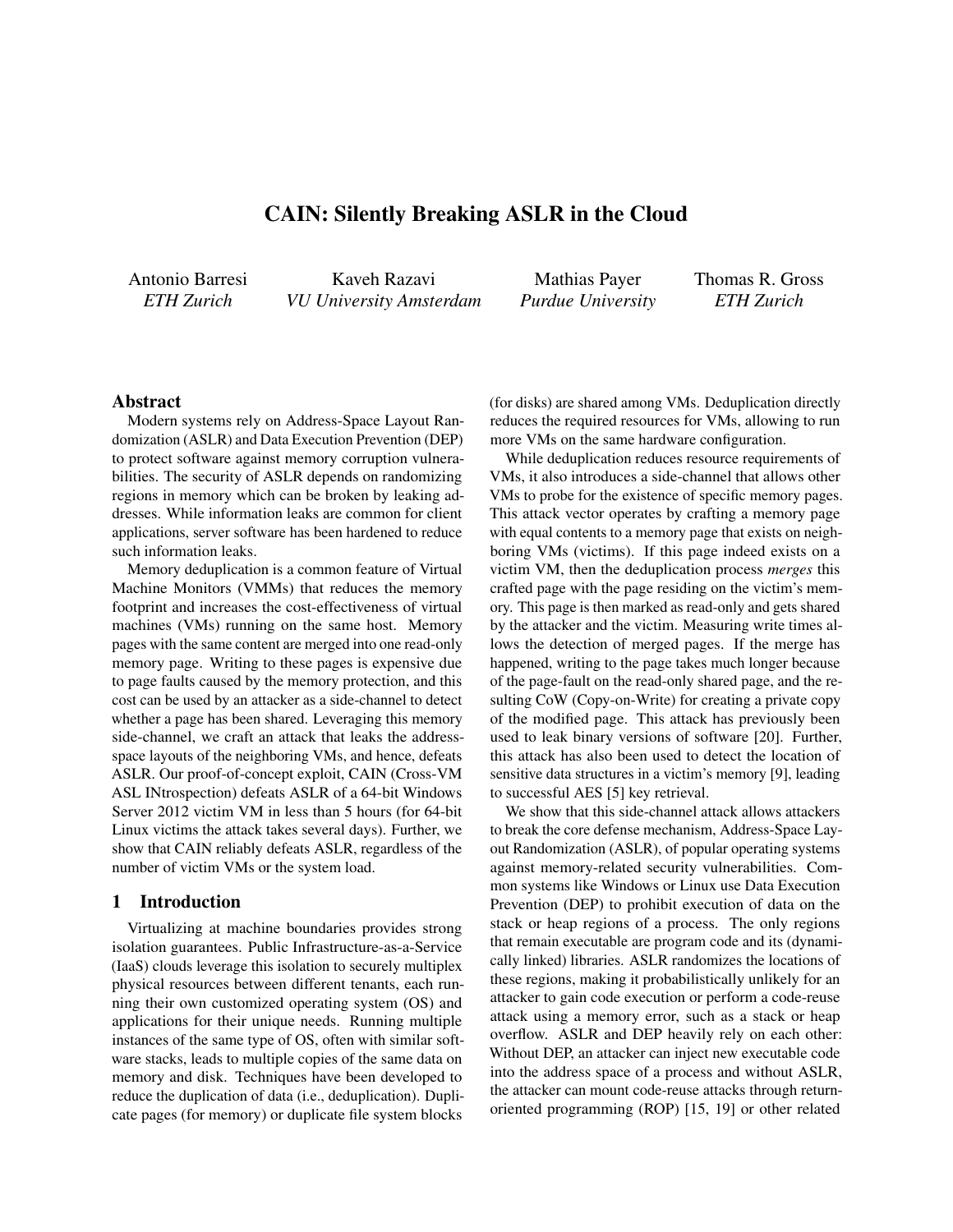techniques [2, 4, 3, 21]. Hence, breaking only one of the two defenses is enough to compromise the main line of defense against memory-error attacks. While information leaks are abundant on clients, e.g., through a memory corruption vulnerability and client-side scripting (like JavaScript), they are much harder to find on servers.

We show that it is possible to "leak" (or recover) the randomized base addresses (RBAs) of libraries and executables loaded within user space processes in neighboring VMs by leveraging the memory page deduplication side-channel.

Using KVM [13], an off-the-shelf VM monitor (VMM) that employs memory deduplication, we show the effectiveness of our attack in a realistic setting. Our proof of concept exploit, CAIN, breaks ASLR of a 64 bit Windows Server 2012 victim VM in less than 5 hours using default configurations. We estimate a successful attack to take several days on a recent 64 bit Linux system, depending on how much memory is available (e.g., with 4GB of memory we estimate an attack time of around 18 days). Using a webserver scenario, we show that CAIN can reliably break ASLR even when the VM is under various degrees of system load. Further, we show that breaking ASLR of multiple neighboring VMs is also feasible and increasing the number of VMs running on the same physical hardware does mainly affect the required attack time. These results show that memory deduplication in a cloud setting compromises the current defense against memory-error attacks on popular systems. We will discuss mitigations against this attack, but we believe that additional research in this area is necessary due to the increasing popularity of IaaS clouds [1].

### 2 Threat Landscape in Public Clouds

In public clouds, systems are not only subject to attacks from the outside but also from malicious neighbors running on the same physical hardware. VMs of different organizations and companies are deployed right next to VMs of potentially untrusted parties (e.g., anyone with a credit card). Weak and vulnerable systems running on the same physical hardware pose a security risk for all their co-located neighbors. In this paper, we describe an attack that can be used to break ASLR of neighboring VMs. This attack abuses the sharing of physical memory resources between multiple VMs. Before delving into the low-level details of the attack, we give a brief overview of ASLR in modern systems and we discuss how memory sharing is done in KVM, one of the most popular VM monitors. While we focus on KVM in this paper, the same attack vector exists on other VM monitors as well [14, 22].

# 2.1 Address Space Layout Randomization

Windows Microsoft recently introduced improvements to ASLR with Windows 8 [12]. Microsoft Windows x86 64 OSes have High Entropy ASLR providing up to 33 bits of entropy for stacks and 24 bits for heaps [12]. Despite these improvements, base addresses of executables (17 bits) or DLLs (19 bits) still have limited amount of entropy. Another particularity of Windows ASLR is its per-system randomization of DLL base addresses. As PE files usually contain many relocations, ASLR is only done once per system boot. Thus, most DLLs (e.g., ntdll.dll) share the same virtual address between all processes on the same system. This setup allows Windows to keep only one copy of the DLL in memory, reducing memory consumption.

Linux In Linux based systems, ASLR for shared libraries is provided by mmap(). The user-space dynamic linker and loader, ld-linux, loads ELF dynamic shared objects by mapping the binary images from disk over mmap() into the process' virtual address space. mmap() randomizes the addresses of mappings over mmap\_rnd() [8]. For 32 bit x86 Linux systems, mmap\_rnd() provides 8 bits of entropy and for 64 bit x86 28 bits. Linux based systems deploy PIC (Position-Independent Code) for shared libraries. With PIC, base addresses can still be randomized individually for each process without having to duplicate the executable pages. However, the main executables are often prelinked for speed (e.g., on 32bit x86). These executable images are loaded at well-known addresses. Recent x86 64 Linux Distributions have started to ship executables as PIC, which allows full ASLR (randomizing every region of a process). On 32 bit x86 systems, PIC still incurs major performance overhead [17], making full ASLR costly.

#### 2.2 Kernel Same-page Merging (KSM)

KSM is the memory deduplication implementation of the Linux kernel which is used by KVM. KSM's behavior can be configured over sysfs (/sys/kernel/mm/ksm/). Over run KSM can be enabled '1' or disabled '0'. The values in sleep\_millisecs and pages\_to\_scan define how often KSM will be invoked (e.g., sleep\_millisecs = 200, 5 times per second) and how many pages KSM scans per invocation (e.g., pages\_to\_scan = 100, 100 pages) which would result in 500 pages per second. Depending on the workload, different values are optimal [18].

When KSM is active, a kernel thread regularly inspects memory pages that are subject to memory deduplication. When two equal pages are found, they are merged and both page table entries will from now on point to the same physical page. The page is marked as read only and a write to it triggers a CoW operation.

Internally KSM uses two red-black trees with page hashes, a stable tree that holds all shared pages, and an unstable tree that keeps track of all potential candidates. When scanning, KSM looks at one page at a time. If there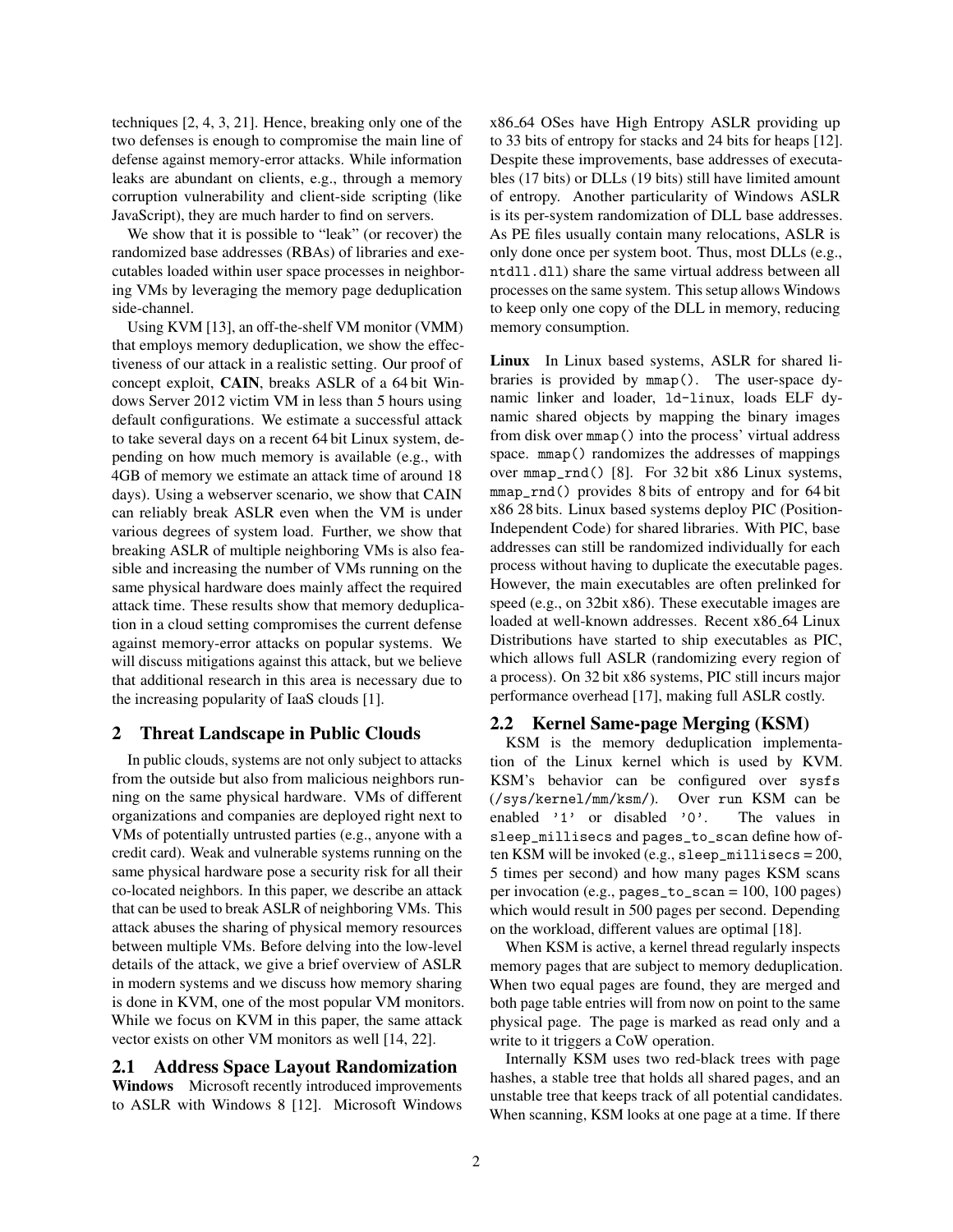is a match in the stable tree, the page is merged. If not, and the page was not modified since the last scan, the page is put into the unstable tree. If a page with the same content already exists in the unstable tree, the pages are merged as well. The unstable tree is then purged when all pages were scanned, and the next iteration starts.

# 3 Breaking ASLR with CAIN

Our proof-of-concept implementation of the attack called CAIN (Cross-VM ASL INtrospection) is implemented as a C++ program that runs as an unprivileged user space process on Linux. We make the following assumptions in the design of CAIN:

- There is a measurable and noticeable difference in the time a memory write operation takes depending on whether the page at the write address is shared or not.
- Noise will not eliminate these differences, i.e., when write operations take generally longer, writing to a CoW page will still be noticeable.
- There is a duration M which is smaller than any CoW operation. Depending on the architecture and the OS, we can assume that a CoW will take at least M cycles.
- The probability that two or more randomized base addresses (RBAs) over all running VMs are exactly the same, or with adjacent addresses is negligible.
- The probability that the same false positive is subsequently affected by noise multiple times such that it will always be identified as a correct guess is negligible.

Only the first assumption must hold for the attack to succeed. The others are important to merely increase the reliability and speed of CAIN.

### 3.1 Attack Overview

We designed the attack to be automated and independent of the VMM, the VMM's underlying memory deduplication implementation, and the memory architecture. Conceptually, we brute force all possible randomized base addresses (RBAs) by taking advantage of time differences in memory write operations to deduplicated memory pages that are marked as read-only. These time differences provide us with a side-channel that reveals if a page is shared between VMs or not. To get correct results, the attacker must wait a certain amount of time for the crafted page to get merged. The right amount of time is not known upfront and the attack becomes unsuccessful if the attacker does not wait until after the merge. Furthermore, the side-channel contains noise, resulting in false positives and false negatives.

To brute force the RBA, we construct guesses that consist of entire pages that we know must exist in the victim VMs. The entropy of these pages should depend entirely on the RBA. We can therefore create all possible pages with one base address guess per page and then derive its



Figure 1: PE file format on disk and in memory.

existence over the memory deduplication side-channel, effectively derandomizing ASLR.

There are two main challenges. First, we need to construct pages that are suitable for the attack. We discuss how to construct these pages for Windows in Section 3.2, and for Linux in Section 3.3. Second, the attack must be automated and reliable, requiring handling noise that is present within the memory deduplication side-channel. To address these challenges, CAIN runs in three distinct phases that we discuss in Section 3.4.

### 3.2 Attacking Windows

To attack ASLR on Windows, we need a page that contains the ASLR base address of a specific library, i.e., the page's entropy has to be exactly the entropy of ASLR. In addition, the page should be mostly static or, ideally, readonly on the victim VM such that it is reliably merged with our guess (given enough time). Data pages on the stack or heap are therefore not suitable as they are (i) highly dynamic and (ii) contain high entropy. When examining a Windows process in memory, we see that similar to other systems, executable file images (PE executables and DLLs) are memory mapped into the process' address space. These mappings usually contain code pages, data pages, and information required by the loader to setup the memory layout of the process and to perform all the required relocations. Examining the very first page of a PE file (e.g., ntd11.dl1) reveals an interesting property: it is entirely static except for the ImageBase field in the optional header.

As illustrated in Figure 1 when a PE file is mapped into memory during process creation, the first page contains the DOS, COFF, and Optional Header. Within the Optional Header, there is a field ImageBase that contains 0x180000000 on the disk image of the file. But once loaded in memory, this field will be updated with the load address of the PE file in memory, i.e., the RBA. We can easily extract this first page given any DLL or executable image. Given this page, we can now brute force the RBA with the technique described in Section 3.1.

Note that when running multiple Windows VMs with the exact same OS version, the first page of, e.g., ntdll.dll will be exactly the same (except for the different system-wide RBA). By detecting all RBAs, the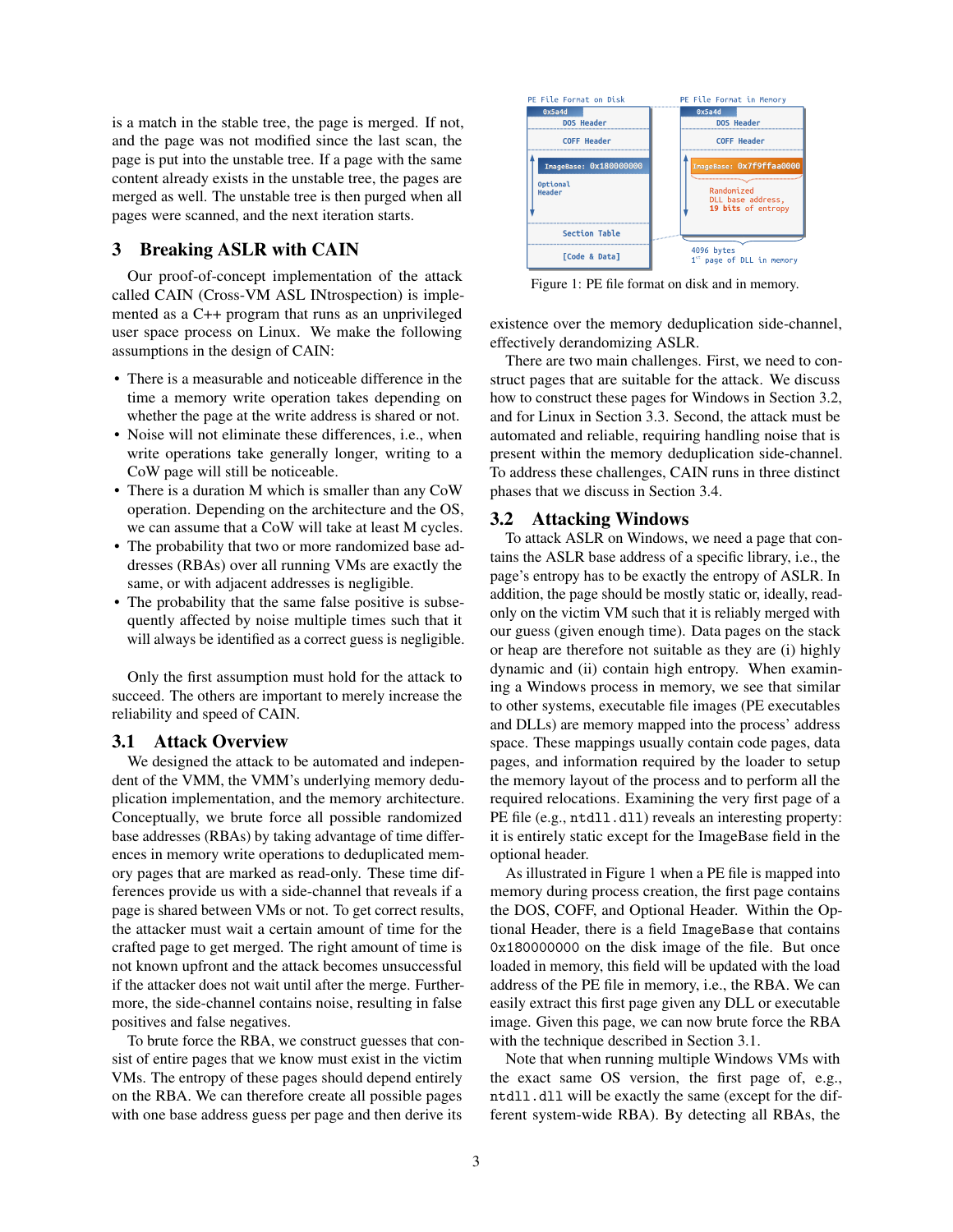

Figure 2: Attacker memory when attacking Windows.

attacker can reveal the exact number of Windows VMs running on the same physical machine.

To brute force the RBA of a specific DLL, we reconstruct the exact first page of that DLL in the attacker's memory and adapt the RBA within the ImageBase field. Figure 2 shows how attacker memory looks like. The highlighted pages contain the same contents (the attacker's guess and the first page of the target DLL in the victim's memory), which is then merged at some point in time. This is the attacker's goal, and writing to this page triggers a CoW, which allows the attacker to detect the existence of the same page and the exact RBA of the victim VM.

### 3.3 Attacking Linux

Attacking Linux based VMs requires more effort and is less effective due to the different ASLR design. The 64 bit Linux ASLR implementation uses 28 bits of entropy for mmap() [8].

Mapped code pages of ELF files under Linux are mostly identical due to PIC (Position-Independent Code) support (at least for ELF shared objects). Other pages like data pages are not suitable under Linux because of their high entropy characteristics. Looking closer at the ELF file mappings of Linux processes, we can see mappings with different protection flags. The GNU\_RELRO segment provides some pages that are mapped into a process as r--. Before the pages are actually marked read-only relocations are performed. Many R\_X86\_64\_RELATIVE relocations point exactly to sections in the GNU\_RELRO segment. These relocation entries instruct the dynamic linker to add the base address of the ELF binary image to the value found at these locations (originally loaded from the ELF disk image). This is exactly what the attacker needs as it is now possible to reconstruct these pages, given the binary image and a guess for the RBA of that specific ELF shared object (e.g., the libc.so).

Once such a page is found, the attacker mounts the same attack as for Windows by taking advantage of the memory deduplication side-channel. However, because of the additional entropy bits in Linux for mmap (28 bits compared to 19 bits on Windows), the attacker either needs more memory or more time to brute force this significantly larger space.

## 3.4 Attack Phases

CAIN operates in these three phases in order to find the RBAs: (i) sleep time detection, (ii) filtering, and (iii) verification.

To automate the attack wait time for the underlying memory deduplication implementation to merge pages has to be estimated. Section 3.5 describes this step in more detail. Next, we eliminate as many guesses with as little memory as possible. Bruteforcing the entire ASLR entropy space requires a lot of memory. As we need one page per guess, this step would at least require the creation of  $2^{19}$  × PAGESIZE = 2GB to attack a 64 bit Windows or  $2^{28}$  × PAGESIZE = 1024 GB to attack a 64 bit Linux. Depending on the available memory, filtering can be done in one round (at least against Windows) or multiple rounds by splitting up the search space. More on filtering can be found in Section 3.6. The last step consists of verifying the remaining guesses in a more reliable way and thus eliminating false positives, by using more memory per guess. This is described in Section 3.7.

# 3.5 Sleep Time Detection

To perform a fully automated attack, CAIN estimates the amount of time it waits (the attack's sleep time per round) for the guess (crafted page) to be merged with the target page. This is important as waiting too little would miss a correct guess and waiting too long would unnecessarily extend attack time. The required sleep time for the memory deduplication implementation to merge pages varies and depends on several factors. First, it depends on the algorithms and data structures used by the implementation. Second, run-time factors like total amount of memory subject to deduplication, CPU load, and other characteristics can influence the required sleep time. We consider the memory deduplication implementation to be a blackbox and propose a simple iterative approach to estimate the required sleep time.

We first allocate a buffer and within it we generate a large number of random pages. We then copy every second page of the first half of the buffer to the same location in the second half of the buffer. The buffer now consists of N pairs of pages (that contain random bytes) with the same content  $(R-1, R-2, \ldots, R-N)$  and unique random pages between these pages. We now try a first estimate and wait, e.g., 10min. After that time, we start touching all the pages within the first half of the buffer by moving a pointer over the first byte of every page and write to it. During this sweep, we measure write times and when the write time of every second page is significantly longer than the ones of the adjacent random pages we mark the page as potentially merged. The page was either merged or accidentally detected as merged because of noise. Depending on the detection rate, we do the following: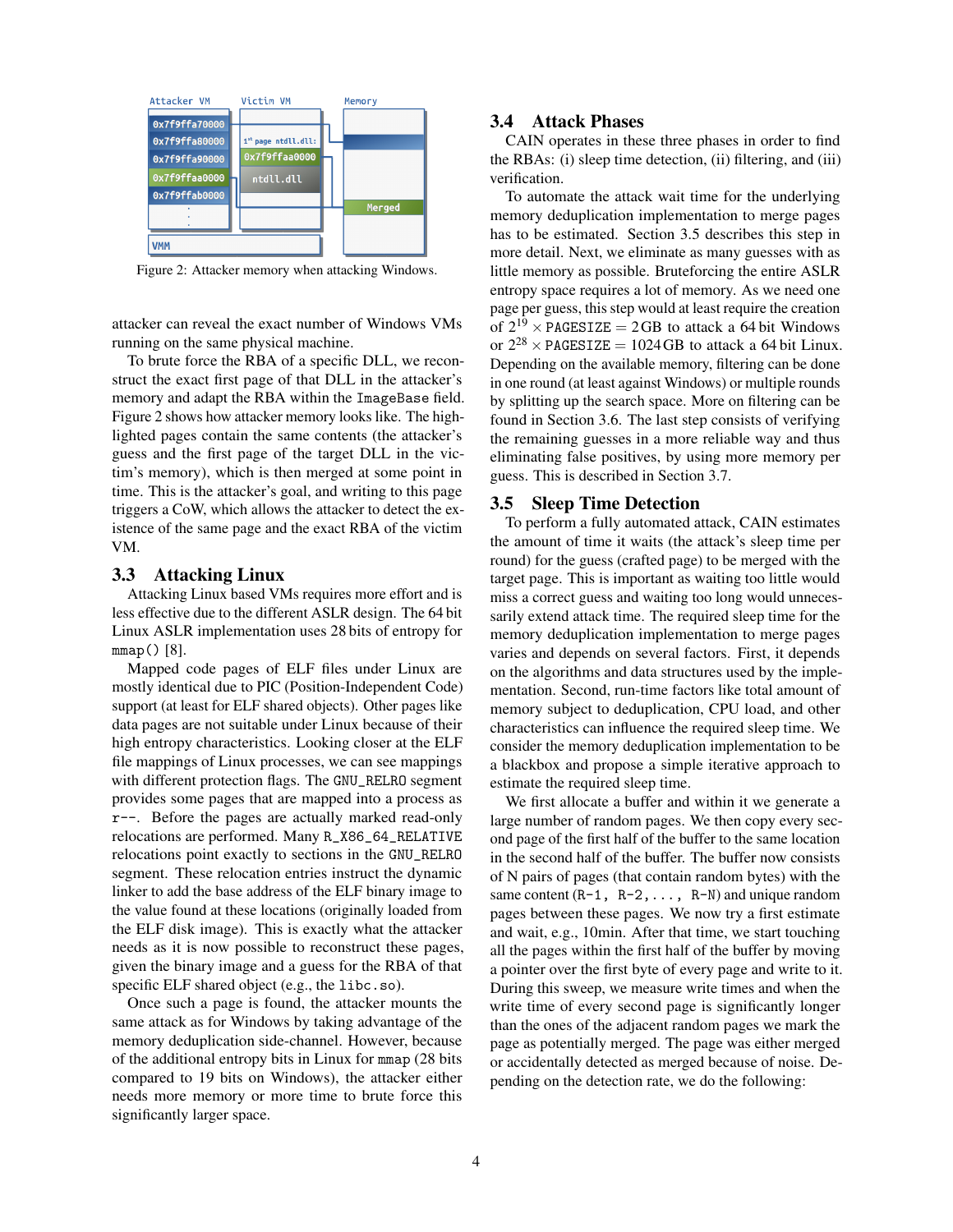

Figure 3: Attacker memory during filtering.

- if detection rate is greater than 95%, we add a safety margin of 20% to the last sleep time estimate and return this as the result;
- if detection rate is less than 50%, we double the last time estimate, and rerun the algorithm with the new (twice as large) estimate;
- if detection rate is in between 50% and 95%, we multiply the last time estimate with the inverse of the detection rate, and rerun the algorithm with the new estimate.

This simple search will return a sleep time that has a high detection rate. Depending on the memory deduplication implementation this technique might not produce optimal results. In this case the attacker can either come up with a better way to estimate sleep time, or just use a conservatively long wait time (e.g., 10 hours).

#### 3.6 Filtering

Depending on the number of entropy bits and the memory available for the attack, R filtering rounds with  $R = 2^{(\text{Entropy-log}_2(\text{Memory}/\text{PAGESTZE}))}$  are necessary. Assuming the attacker has 2 GB of available memory, attacking Windows with 19 bits of ASLR entropy requires only one filtering round because all the crafted guesses fit into one memory buffer of 2GB.

During filtering we construct the memory layout shown in Figure 3. We fill all the available memory with guess pages. For Windows this is the first page of the DLL that we want to derandomize. For all the base address guesses, we create a page and adapt the ImageBase field of these pages, with one guess for each base address. We then wait for the estimated sleep time.

Next, we touch all pages by writing to each page's first byte, measuring how long each write takes. If we encounter a page with a significantly higher write time than its neighbors, we mark it as a potential candidate, admitting it to the next phase. We define significantly higher write time as at least two times greater than the average write time of the adjacent pages. In Figure 3, the highlighted page has a measured write access time of 2,667 cycles, whereas the neighbor pages have an average access time of  $(29+34)/2 = 31.5$  cycles. We found a threshold factor of two to be very conservative. Write times that trigger a CoW often take much longer than non-CoW write times. However, to avoid false negatives the



Figure 4: Attacker memory during verification.

threshold factor should not be too large. Furthermore, we also check the write time to be above a certain minimal write time (M) for CoW operations to avoid false positives. In our implementation we use 1,000 cycles, but this value can be adapted according to the underlying architecture and system. The exact same parameters worked well in our tests on a Workstation setup (Intel i7-4770 CPU, 8 cores, 8 GB memory) and a Server setup (AMD Opteron 6272 Dual CPU, 32 cores, 32 GB memory). An attacker can select alternative values if our heuristics do not work.

Last, we check if the adjacent write times do not diverge significantly from each other. We verify that the differences between write times is not greater than a third of the larger write time of both. We noticed that when write access times are affected by noise, they start to diverge. This additional criteria helps us filter out such cases. These detection heuristics may cause false negatives and false positives. False negatives happen when noise results in a write of an adjacent page to a page with the correct guess. The probability of this is low, but if it happens, CAIN terminates without finding a result. The attacker can then run CAIN again. In our experiments, false negatives occurred rarely (usually due to short wait times). False positives are, however, more common due to noise. We deal with them in the next phase of the attack.

At the end of all filtering rounds, we have a set of potential guesses that contain all the RBAs. Note that every guess is checked exactly once during filtering.

#### 3.7 Verification

We now have to verify each of the remaining guesses to remove false positives. Because most candidates are already eliminated, we now have more memory at our disposal. We again craft pages with the corresponding guesses. This time, we allocate random pages in between these pages. Figure 4 shows the memory layout during verification rounds.

After waiting the estimated sleep time, we try again to detect all merged pages. Candidates that are not detected as being shared are removed. The number of rounds depends on the results. We continue verifying candidates as long as the set of candidates between verification rounds differ. As soon as the set between verification rounds does not change, or there is only one candidate left, we stop the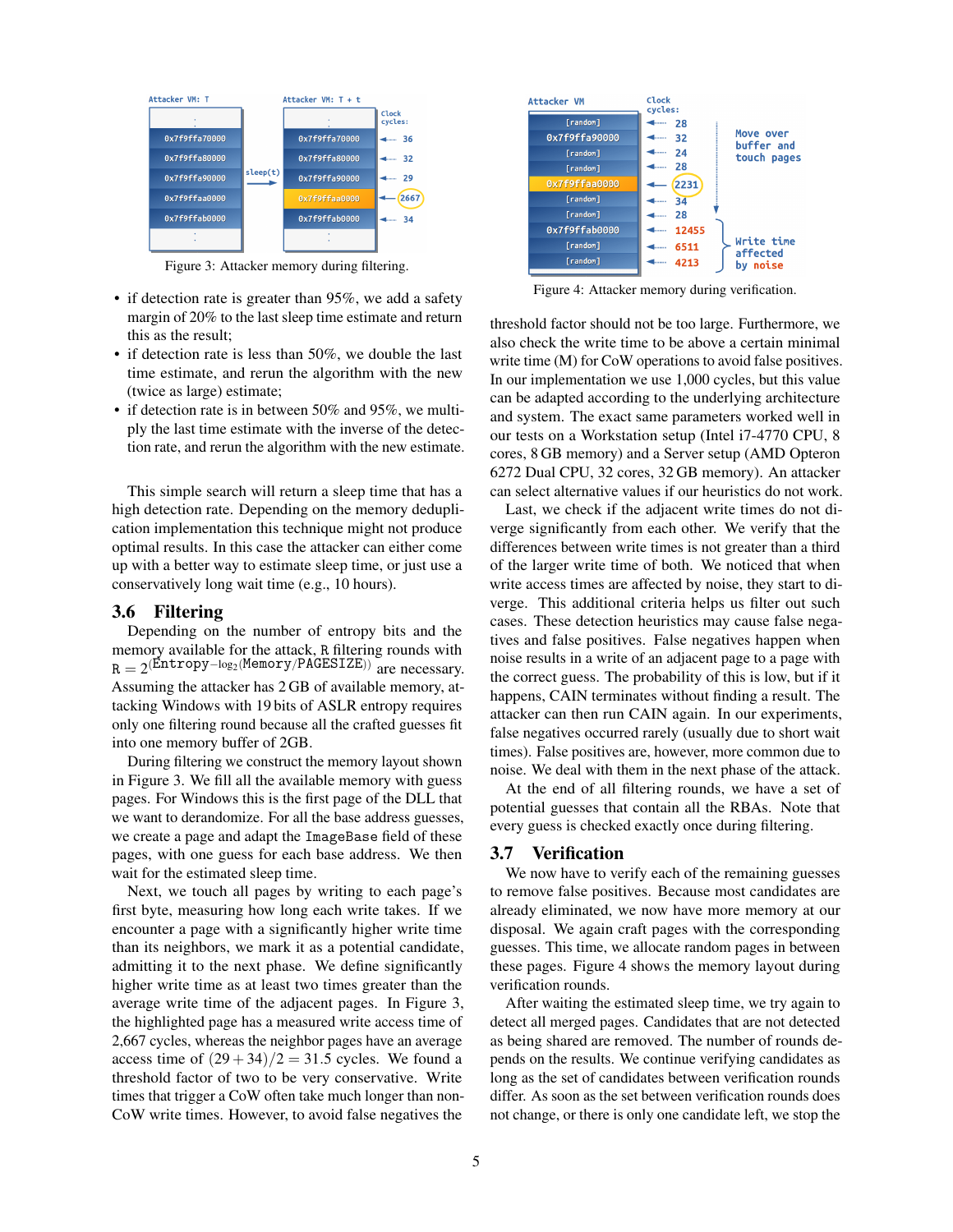attack. This convergence usually happens after 2 to 3 verification rounds. The main purpose of verification rounds is to reliably filter out false positives caused by noise. We can assume that if a page is falsely detected as a candidate because of noise, the page will with high probability not be affected by noise again in the next verification round. The attack completes after the last verification round, and all the remaining guesses are reported as hits.

### 3.8 Post-CAIN Attack

Depending on the victim OS and the number of victims, at the end of the CAIN phase the attacker will have one or a set of derandomized base addresses for a specific library module like e.g., ntdll.dll or libc.so. In the case of multiple Windows victims or one or more Linux victims the base addresses are not linked to specific VMs (Windows and Linux) or processes (Linux). First, note that code-reuse attacks do not require more code or gadgets than usually found in one large library [19]. It is therefore sufficient to derandomize the base address of ntdll.dll (Windows) or libc.so (Linux) to perform a code-reuse attack and thus fully bypass ASLR. Second, in most cases attacked processes or threads will restart after a failed attack attempt. Thus trying out all derandomized base addresses will work in case the memory layout is not re-randomized. Even in the presence of ASLR brute-force protections that limit the number of process restarts, since the number of required trials is very low, these protections are likely not effective. Third, attackers can also just derandomize a library or the executable itself that is known to be used only in the targeted VM or process thereby eliminating the need to guess at all. An extension of CAIN further uses the derandomized base addresses to link the base addresses to a specific VM or process by constructing pages that contain values derived from the derandomized base address of e.g., ntdll.dll or libc.so and that are known to only exist in a specific VM or process. With the knowledge of a library's base address and the software running on the host, CAIN constructs targeted pages that are only used by that software to identify the correct base address. Possible candidates are pages containing the Import Address Table (IAT) in Windows or the PLT (Process Linkage Table) entries in the GOT (Global Offset Table) .got.plt in Linux. These pages contain pointers to libraries, allowing CAIN to further link a base address to a process or even a VM in case the process is known to only exist in one VM.

### 4 Evaluation

We evaluate CAIN attacks in different scenarios. All experiments run on a dual CPU blade server with two AMD Opteron 6272 CPUs (16 cores each) and 32 GB of RAM. The system runs on Ubuntu Server 14.04.2 LTS x86 64 (Linux Kernel 3.16.0), using the standard KVM software in its default configuration as VMM. Except for the sleep\_millisecs (/sys/kernel/mm/ksm/sleep\_millisecs) parameter that instructs KSM how many milliseconds it must sleep in-between scan cycles, we keep all the parameters at their default values. All the VMs are configured with 4 virtual CPUs and 4 GB of memory. We run one attacker VM with Ubuntu Linux 14.04, and up to 7 VMs with Windows Server 2012 Datacenter (6.2.9200).

### 4.1 Attacking a Single Windows VM

We first evaluate the attack against a single victim. For the default configuration of sleep\_millisecs (200 milliseconds), a total successful attack takes 288 minutes, i.e., less than 5 hours: Our sleep time estimate is 96 minutes per round, and the attack requires one filtering round and two verification rounds. From the initial 524'288 (19 bits of entropy) possible base addresses 6179 (12.6 bits of entropy) advance to the verification phase. The first verification round eliminates 6172, and the last round eliminates the remaining 6 false positives. We verified that the remaining candidate is the correct RBA of ntdll.dll in the victim VM.

Figure 5 shows the attack duration with different values for sleep\_millisecs. Each dot represents one completed round. After each round the set of base addresses and therefore the ASLR entropy is reduced till the correct base address is found (i.e., ASLR entropy  $= 0$ ). As expected, the shorter the KSM cycles (more pages are potentially merged within the same amount of time), the faster the attack. The ASLR entropy is effectively reduced from 19 bits to 0 bits, i.e., the exact value. In our experiments, the attack always takes 3 rounds despite the sleep\_millisecs value. Depending on noise the number of rounds can vary. For sleep\_millisecs 20 milliseconds, the attack takes only 36 min (12 min per round). Note that our sleep time estimation is not optimal, and an attacker could invest more time and effort to optimize it, resulting in even shorter attack times. This becomes clear when looking at the attack time for 120, 160, and 200 milliseconds. All these configurations result in the same sleep time estimation and thus the exact same overall attack time. A more fine-grained sleep time estimation would probably reduce the attack time for these sleep\_millisecs configurations. The continuous lines in Figure 5 denote fully performed and verified attacks whereas the dotted lines denote only estimations.

Next, we look at how a system under load reacts to the attack. We use a victim VM running a Internet Information Services (IIS) webserver and a different system to generate web requests with ab (the Apache Benchmark tool). The IIS webserver hosts two files. One static html file of size 56 KB and one jpg file of size 1054 KB. The files correspond to average html and jpg file sizes hosted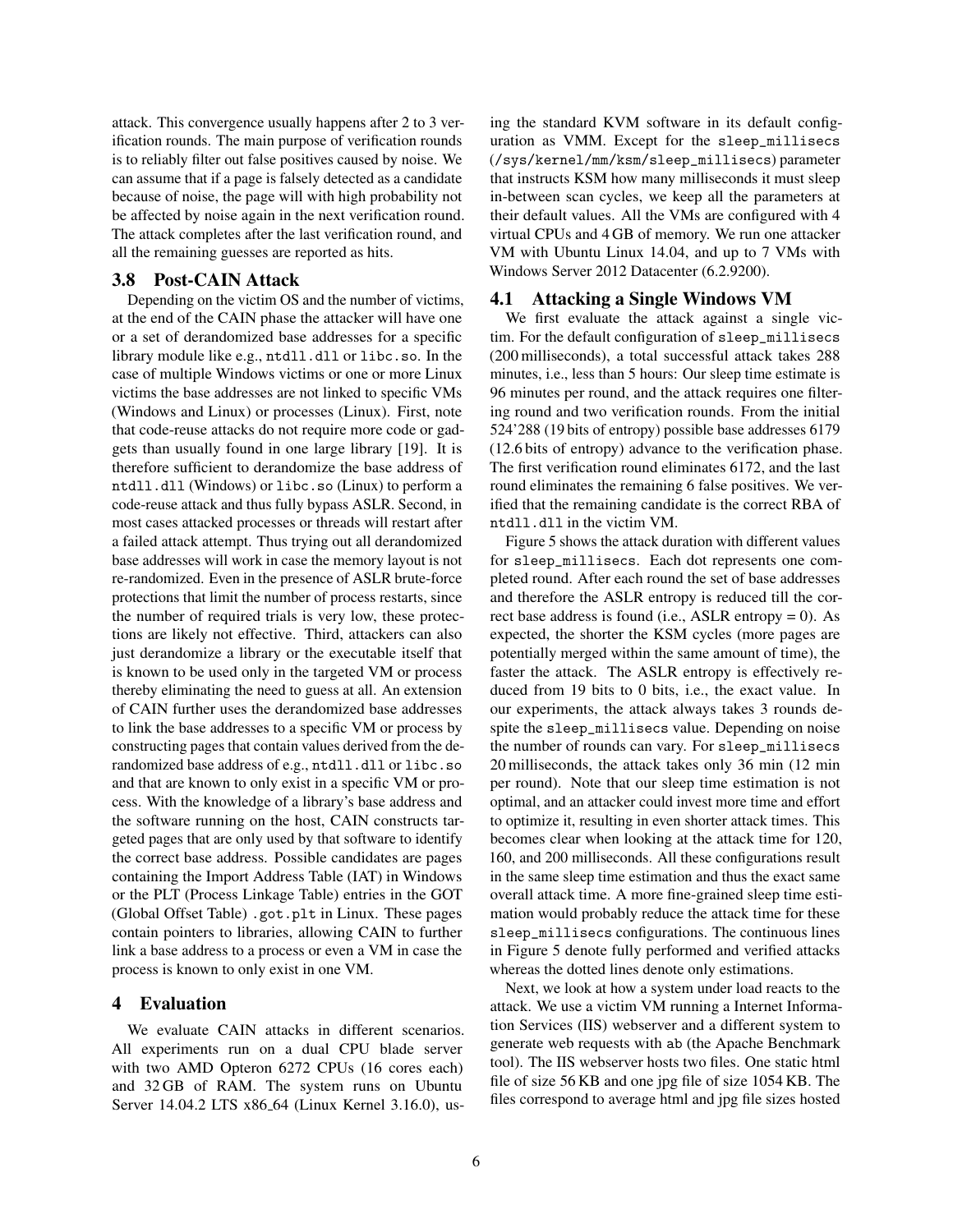

Figure 5: Attacking a single Windows VM.



Figure 6: Attacking a Windows VM under load. sleep\_ms = 20

by webservers [6]. We use the following configurations:

- 1. 1 request per second per file ("1 req/sec");
- 2. 10 requests per second per file ("10 req/sec");
- 3. 100,000,000 requests with 1,000 concurrent connections kept alive per second per file ("max").

Figure 6 shows that the attack is not influenced by the generated load. We successfully leaked the correct RBA for all load scenarios in 36 minutes per attack. Note that we use sleep\_millisecs 20 to reduce the required time for testing.

#### 4.2 Attacking Multiple Windows VMs

We run the attack against multiple victim VMs with sleep\_millisecs 20. The scenarios consist of up to six concurrently running victims. Figure 7 shows that increasing the number of concurrent VMs also increases the required attack time (due to the additional memory which requires longer sleep times). The attack against six running victim VMs takes 384 minutes in total, with one filtering and three verification rounds. Compared to the single victim attack (two verification rounds), the attack requires one additional verification round to make sure the set of candidates converges (last horizontal step where entropy stabilizes). The remaining 6 candidates are the correct ntdll.dll RBAs of all running victim VMs. Note that due to the nature of our attack, all RBAs of all co-located VMs are leaked during a single run of our attack. In Figure 7, we assume the attacker targets any of the co-located Windows VMs (i.e., in case of 6 victims, of the  $2^{19} = 524288$  base addresses 524288 - 5 = 524283 have to be eliminated). In all reported attack



Figure 7: Attacking multiple Windows VMs. sleep\_ms =  $20$ 

times our attack recovered the RBAs of all co-located Windows VMs (no false negatives and no false positives).

#### 4.3 Attacking a Single Linux VM

We propose using the page described in Section 3.3 to mount attacks against Linux victims. Linux RBAs of shared libraries have higher entropy, resulting in increased memory requirements on the attacker side. We can not expect to be able to allocate  $2^{28} * PAGESIZE$ (=1 TB) of memory, but we can divide the attack into multiple filtering rounds. Assuming 4 GB of memory we estimate an attack against a 64 bit Linux VM to require  $2^{(28-\log_2(4GB/4096))}$  = 256 filtering rounds. Assuming the average elimination rate for filtering rounds in our experiments, additionally, four verification rounds are required (last one for convergence). The 261 rounds in total with the default sleep\_millisecs configuration (200 milliseconds i.e., 96 minutes per round) will result in a total estimated attack time of  $261 \times 96$  minutes =  $25056$  minutes  $= 17.4$  days. Doubling the available attacker memory will reduce the required attack time by half. With 8 GB of memory, we therefore estimate an attack time of 8.7 days and with 16 GB, 4.35 days. Assuming a Linux victim VM with a reasonable uptime this attack becomes feasible.

### 4.4 Attacking Real-World Environments

Based on our experimental setup, we believe that CAIN-like attacks are highly feasible in real cloud environments. Our setup uses standard software and servergrade hardware. Still, it is crucial that memory deduplication is enabled within the VMM for our attack. We contacted a number of commercial cloud providers with a questionnaire to investigate the popularity of memory deduplication in real-world settings. Based on the responses we received, it is clear that memory deduplication is indeed used in public cloud settings. Some providers use it as their default configuration and some providers do not use it at all: i.e., they explicitly disable it or their underlying VMM does not support it.

Further, the resources available to an attacker and the number of VMs running have an impact on attack time. As most commercial IaaS offerings have more than 4 GBs of RAM, memory availability is not an issue. As we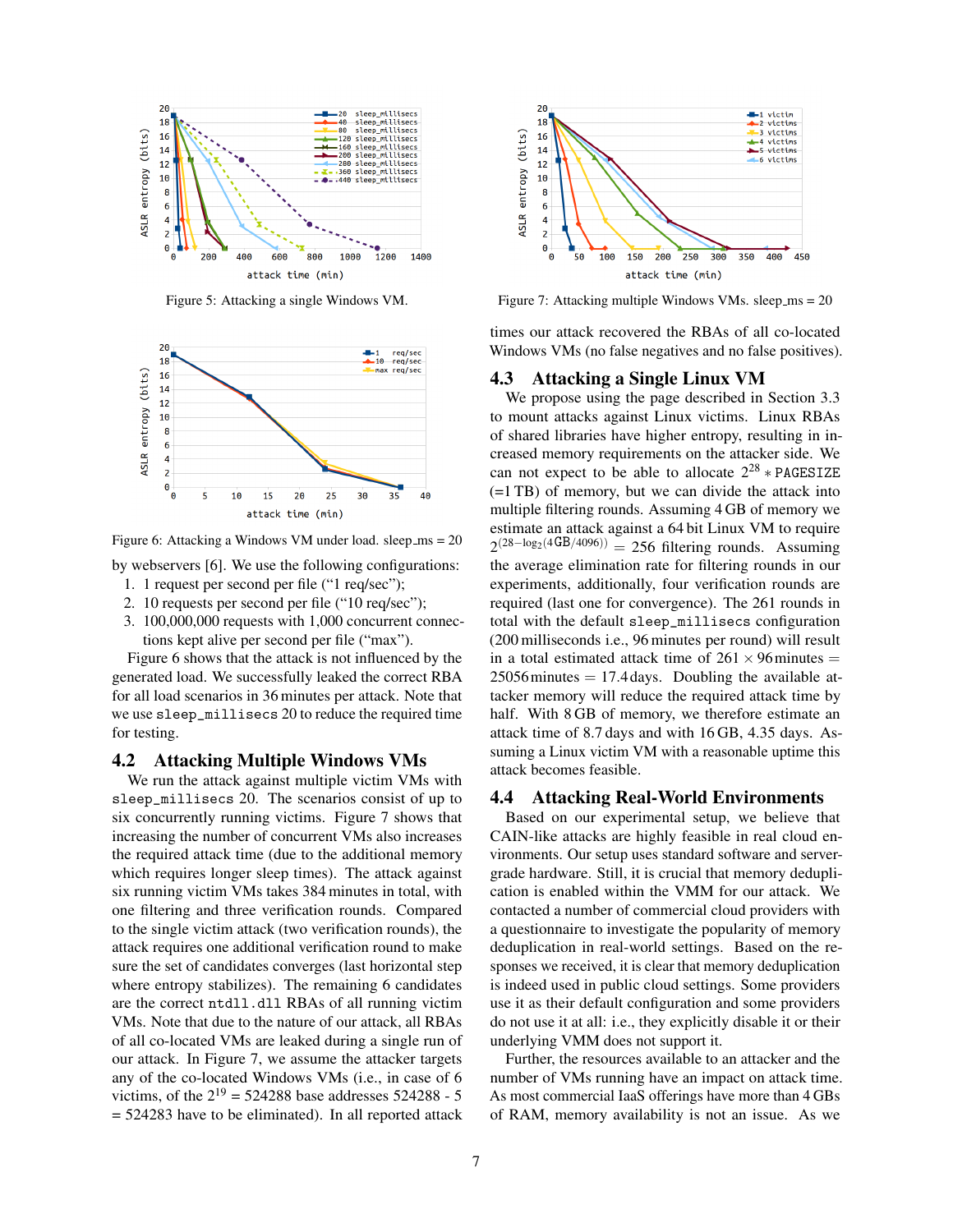performed our experiments with up to 6 victim VMs, concurrently running VMs should not be an issue either. One point to consider is operational noise, e.g., due to the migration of VMs to different hosts (e.g., for a host kernel update or to rebalance load). These events can not be excluded and might prevent an ongoing attack, especially when attack time is in the order of weeks. As these maintenance tasks are mostly performed in larger intervals, we do not consider this a serious problem for a determined attacker.

# 5 Mitigations

The CAIN issue cannot be accounted to one specific vulnerability in the VMM or system that can be punctually fixed. We describe multiple potential mitigations for the attack and discuss their effectiveness and implications.

VMM layer: Deactivation of memory deduplication Deactivating memory deduplication will effectively mitigate all attack vectors. This measure unfortunately eliminates all the highly appreciated benefits of memory deduplication, namely the increase of operational cost-effectiveness through inter-VM memory sharing.

VMM layer: Attack detection Instead of preventing the attack directly, the VMM can observe the guest VM and detect an ongoing attack based on memory creation and page fault behavior. We do not propose any specific heuristic but we suggest the concept of detecting the attack instead of preventing it.

ASLR layer: Increase ASLR entropy One of the factors making the attack feasible is the limited entropy in RBAs. We suggest to further increase ASLR entropy to not only mitigate the attack described here, but to continue making ASLR more effective.

Process layer: More entropy in sensitive memory pages The pages we use in the attack are good candidates because their entropy consists solely on the ASLR entropy i.e., we can reliably construct the page once a base address is known or guessed. Increasing entropy in these pages or making sure that no such pages exist can mitigate the issue.

### 6 Related Work

There are a number of studies that use a similar sidechannel attack on memory deduplication for different purposes as ours. Suzaki et al. [20] showed that it is possible to identify running applications in neighboring VMs. Owens and Wang [16] fingerprinted neighboring OSes with a similar attack, and Irazoqui et al. [10] managed to detect cryptographic libraries along with the IP addresses of the neighboring VMs. Xiao et al. [23] created a covert channel in virtualized environments using this side-channel to create a stealthy backdoor.

There has been a large body of work around sidechannel attacks over shared CPU caches. Most notably FLUSH+RELOAD [25] showed that it is possible to leak data from a sensitive process such as one that does cryptographic primitives. Irazoqui et al. [9] improved the attack, retrieving AES cryptographic key in the cloud through a combination of FLUSH+RELOAD and a memory deduplication side-channel. They recently improved their attack to successfully retrieve private keys from other cryptographic libraries [11]. Using a similar attack, Zhang et al. [26] could leak sensitive application-level data to hijack user accounts, and to break SAML single sign-on.

Hund et al. [7] propose a technique based on shared CPU cache timing side channels to leak kernel space ASLR from user space.

Recent work showed that the VMM can force pagefaults in the guest VMs in order to retrieve sensitive information from the VMs, such as RBAs [24]. In this paper, we showed that we can retrieve RBAs without the VMM privileges required for inducing page-faults in the guest VM. Instead, our exploit, CAIN, relies on the page-faults resulting from the memory deduplication process.

# 7 Conclusion

We described CAIN (Cross-VM ASL INtrospection), an attack against memory deduplication in virtualized environments that breaks ASLR of Windows and Linux targets running on the same physical hardware. Our attack prepares well-known memory pages that contain the randomized base address and uses the memory deduplication side-channel to detect if the page exists on the target VM.

Our proof-of-concept exploit against KSM, the memory deduplication implementation used by KVM, a popular VMM, breaks ASLR of a 64 bit Windows in less than 5 hours, and of a 64 bit recent Linux system in around 18 days. We have shown that the attack time depends on attacker available memory, the number of co-located VMs and the memory deduplication configuration in place.

We discussed possible mitigations and their implications, but given the great interest to support multiple tenants in cloud-based environments, we think that additional investigation of CAIN-like attacks and defenses is urgently required.

We have notified the affected vendors about CAIN; the issue is tracked under CVE-2015-2877.

#### Acknowledgments

We thank Andrew Honig from Google, Hanieh Bagheri, Nuno Tavares and Robert van der Meulen from LeaseWeb and all the other anonymous cloud providers that helped us better understand real productive cloud setups. We would also like to thank Lucas Davi and the anonymous reviewers for feedback on improving the paper.